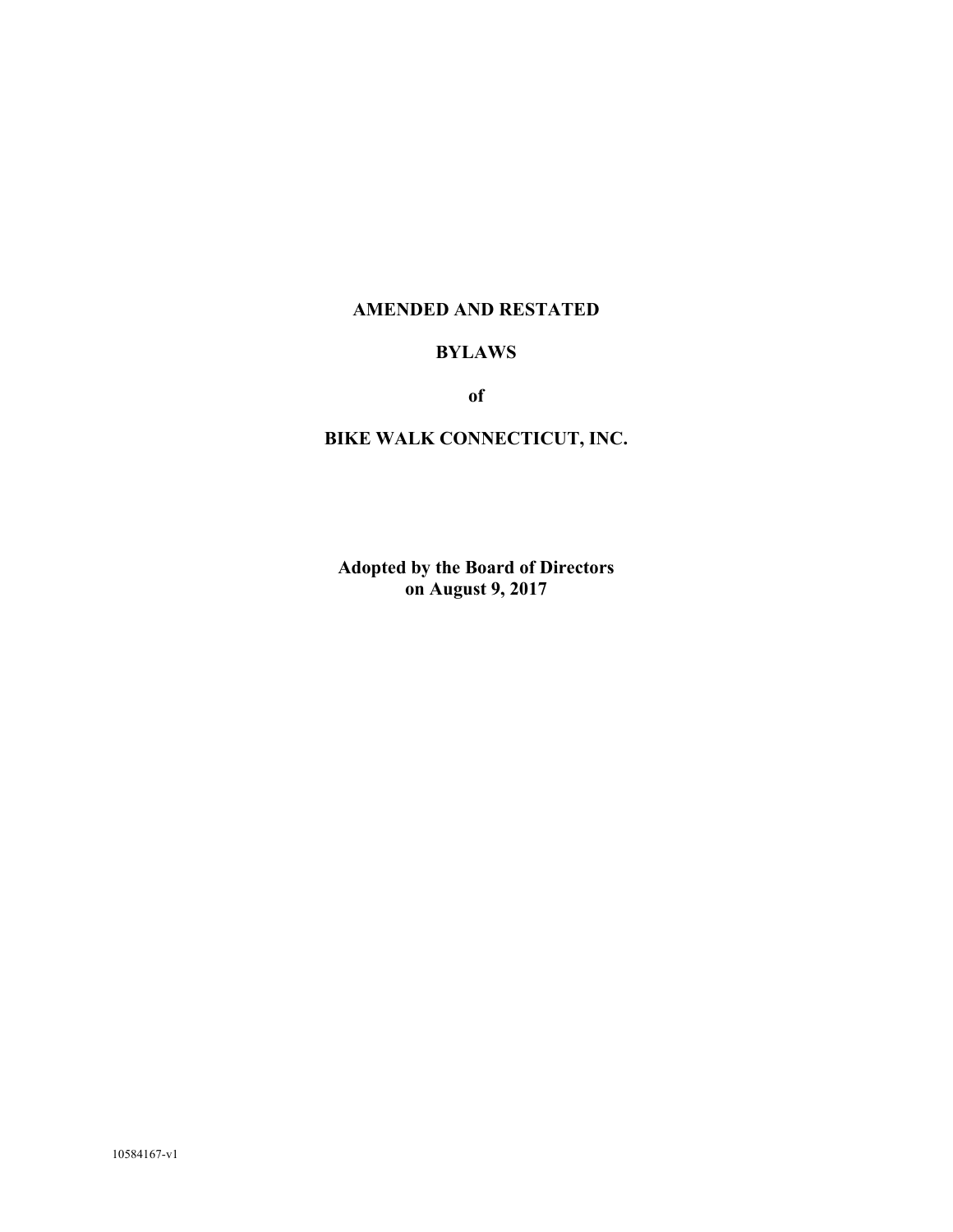## **TABLE OF CONTENTS**

## Page

| <b>ARTICLE I.</b>         |   |
|---------------------------|---|
| 1.1.                      |   |
| 1.2.                      |   |
| 1.3.                      |   |
| <b>ARTICLE II.</b>        |   |
| 2.1.                      |   |
| 2.2.                      |   |
| 2.3.                      |   |
| 2.4.                      |   |
| 2.5.                      |   |
| 2.6.                      |   |
| 2.7.                      |   |
| 2.8.                      |   |
| 2.9.                      |   |
| 2.10.                     |   |
| 2.11.                     |   |
|                           |   |
| 3.1.                      |   |
| 3.2.                      |   |
| 3.3.                      |   |
|                           |   |
| 4.1.                      |   |
| <b>ARTICLE V OFFICERS</b> | 7 |
| 5.1.                      |   |
| 5.2.                      |   |
| 5.3.                      |   |
| 5.4.                      |   |
| 5.5.                      |   |
| 5.6.                      |   |
|                           |   |
| 6.1.                      |   |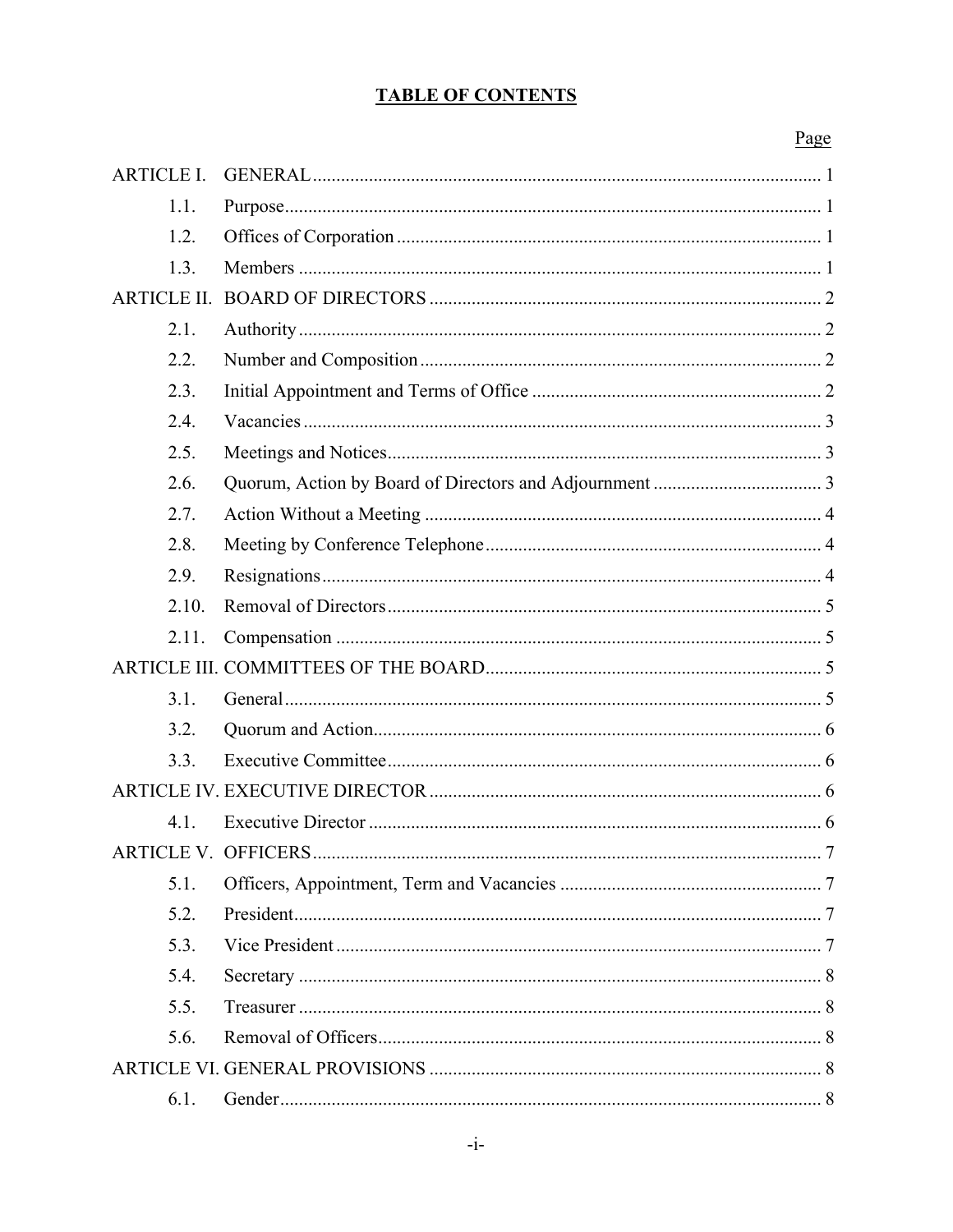# **TABLE OF CONTENTS** (continued)

# Page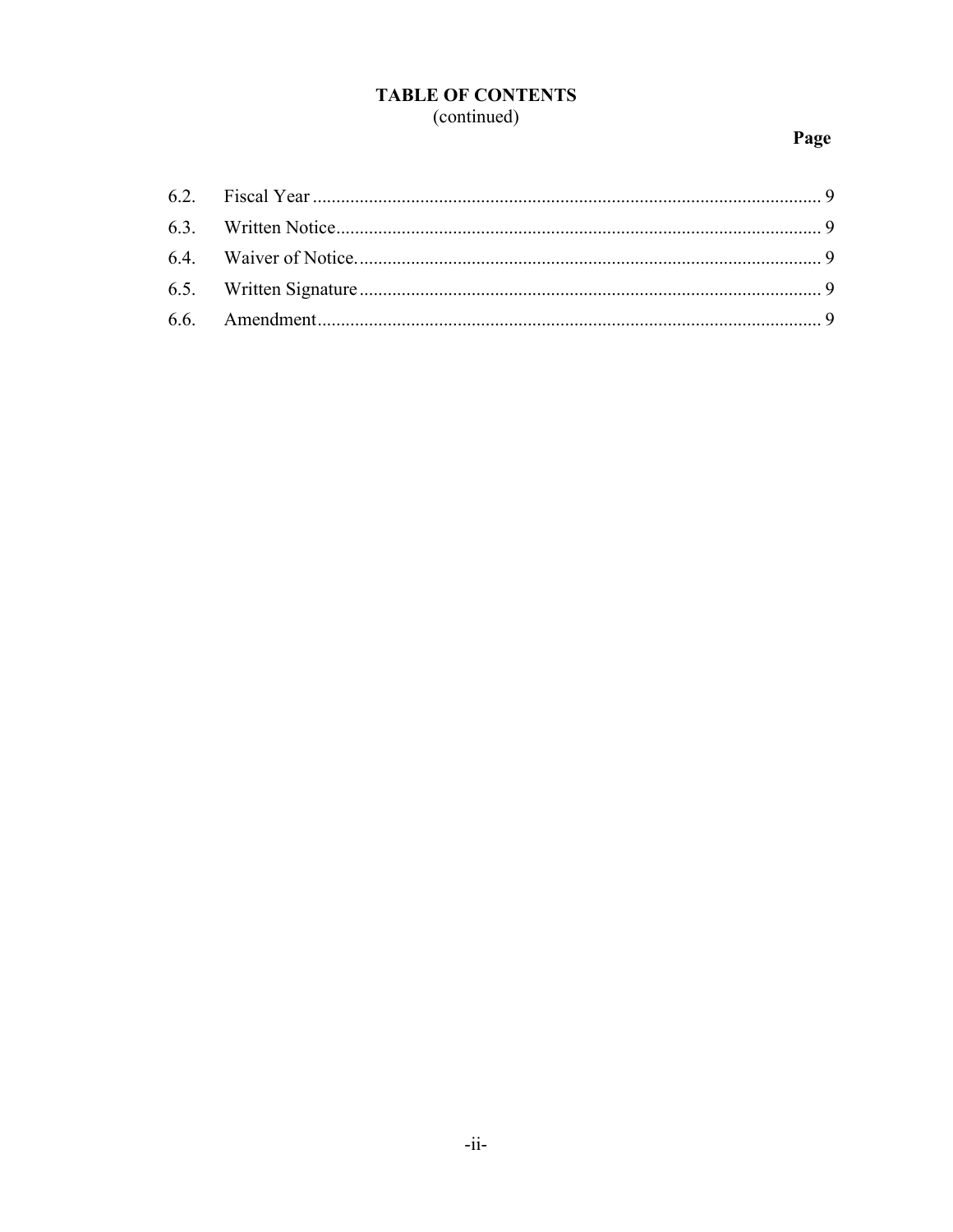#### **AMENDED AND RESTATED**

## **BYLAWS**

#### **of**

#### **BIKE WALK CONNECTICUT, INC.**

#### **ARTICLE I. GENERAL**

1.1. **Purpose**. These bylaws supplement certain provisions of the certificate of incorporation of Bike Walk Connecticut, Inc. (the "Corporation") and the Connecticut Revised Nonstock Corporation Act, as amended (the "Act"). References in these bylaws to provisions of the Act shall refer to any corresponding provisions of future state law. These bylaws amend and restate any and all bylaws of the Corporation existing on or before the date first set forth above.

1.2. **Offices of Corporation**. The Corporation's board of directors (the "Board") shall have the power to determine the location of the registered office, in accordance with applicable law, from time to time, and to designate the principal office of the Corporation and such additional offices as it shall determine in its discretion.

1.3. **Members**. The Corporation shall not have members as such term is defined in the Act. The Board may, from time to time, approve a plan of membership, setting forth the manner by which persons may be deemed to have the status of members, contributing members, sponsors, participating sponsors and/or contributors (or terms of similar import) of the Corporation, and the benefits associated with each such status; provided, however, in no event shall any such person be deemed to be a member as such term is defined in the Act.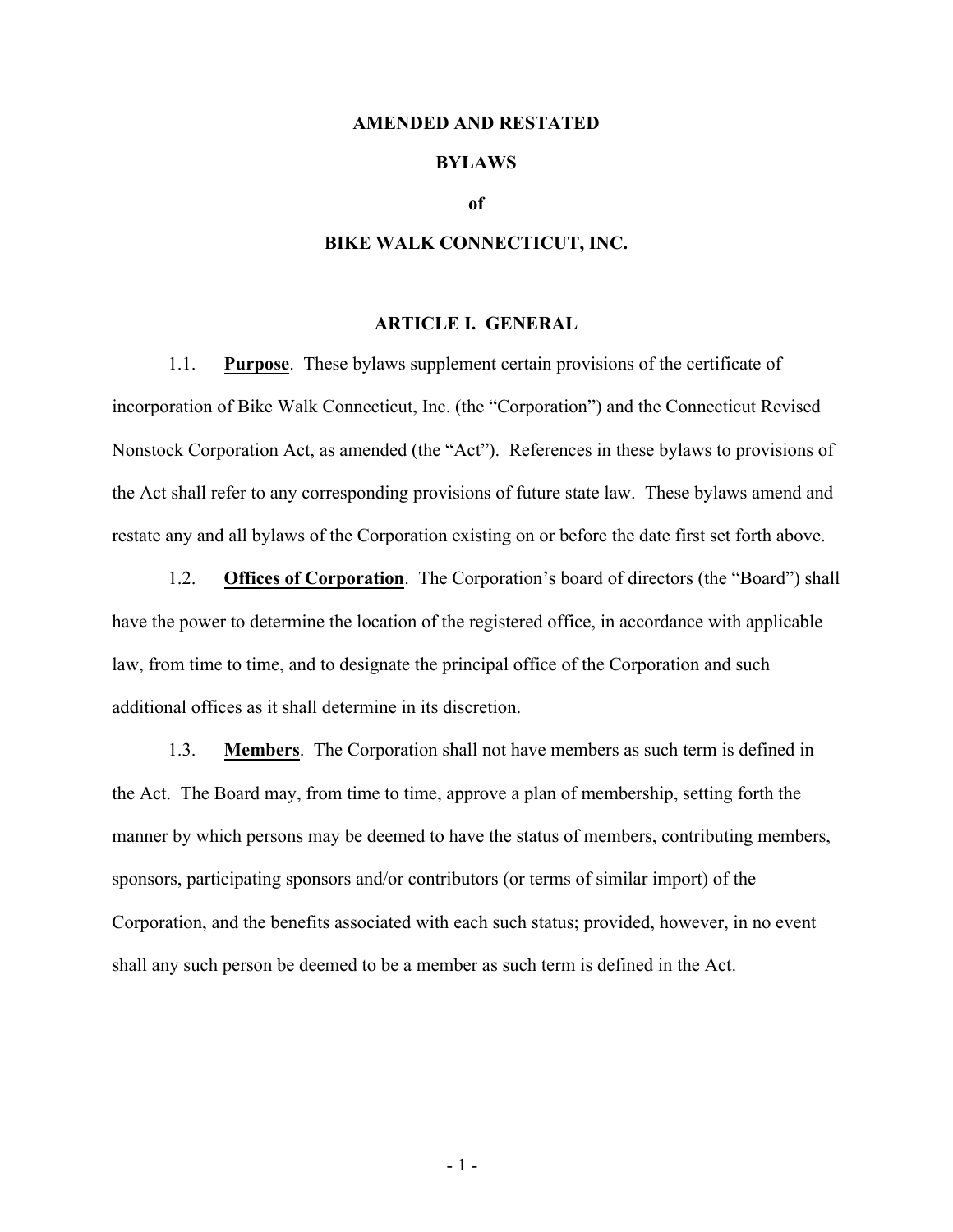### **ARTICLE II. BOARD OF DIRECTORS**

2.1. **Authority**. All corporate powers shall be exercised by or under the authority of, and the activities, property and affairs of the Corporation shall be managed by or under the direction of, the Board, subject to any limitations set forth in the certificate of incorporation.

2.2. **Number and Composition**. The Corporation shall have not less than five directors, each of which shall be an individual, nor more than twenty-one. The number of directors shall be the number fixed by resolution of the Board at any time or, in the absence thereof, shall be the number of directors elected at the most recently held meeting of directors for such purpose.

2.3. **Initial Appointment and Terms of Office**. Upon adoption of these bylaws, the Board shall consist of the directors then serving (and such directors' terms shall expire on the dates previously approved by the Board), notwithstanding that the number of such directors may be in excess of the number of directors permitted under the Corporation's certificate of incorporation or bylaws in effect immediately prior to the adoption of these bylaws. At least annually at any meeting of the Board, the then acting directors shall appoint directors to succeed those whose terms are then expiring. Directors shall be elected to staggered terms of service. The total number of elected directors shall be divided into three groups, with each group containing approximately the same percentage of the total, as near as may be. The terms of each group will expire every three years on consecutive years, so that in any year approximately onethird of all elected directors' terms shall expire. Directors may not serve more than two full consecutive three year terms, however, a director may be elected to two additional consecutive three year terms after a period of at least one year has elapsed since the expiration of the previous term.

- 2 -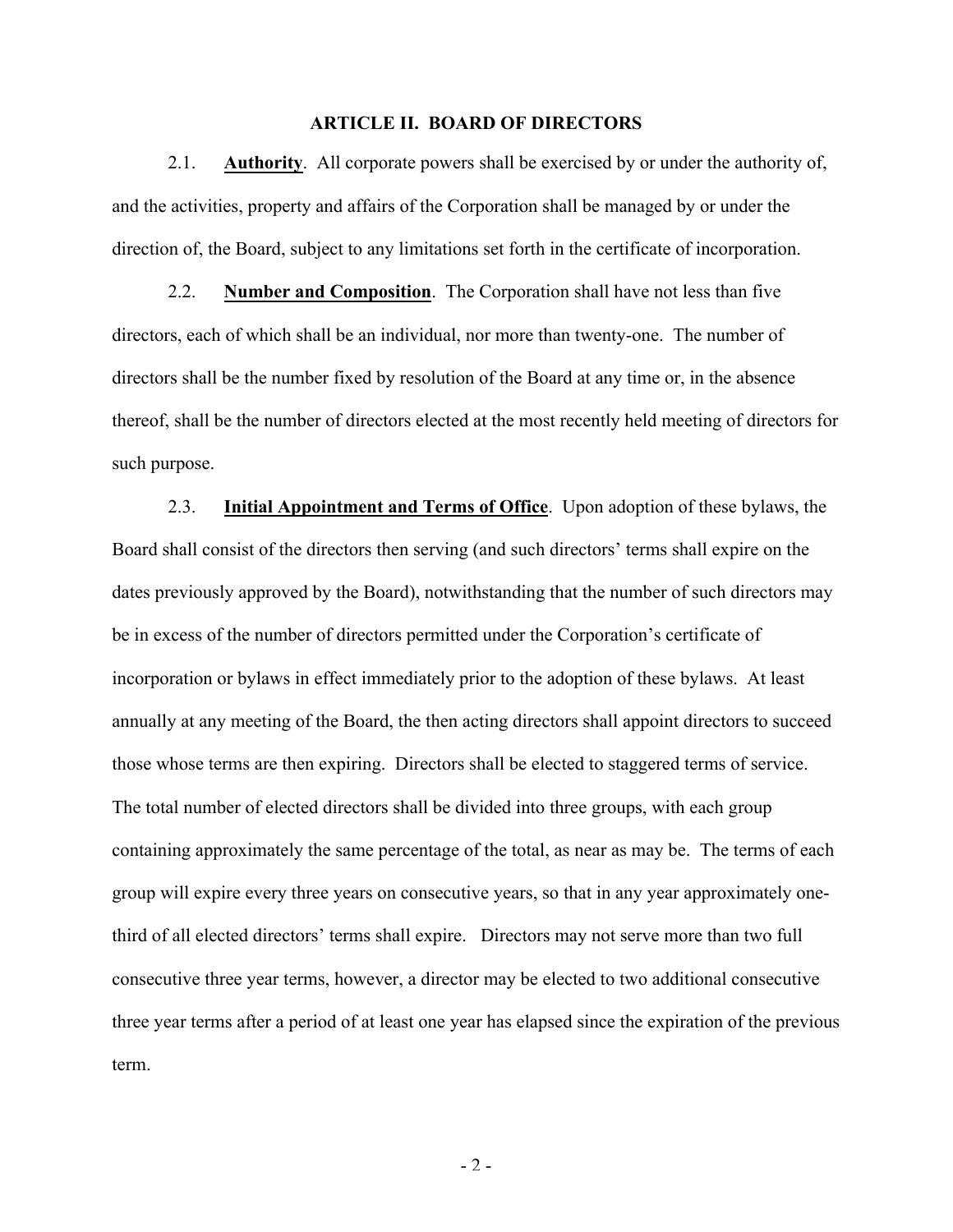2.4. **Vacancies**. Any vacancy or vacancies occurring on the Board may be filled until the next meeting at which directors are elected by action of the remaining directors in office at any meeting of the Board, though such remaining directors are fewer than a quorum. A vacancy that will occur at a specific later date, by reason of a resignation effective at a later date, may be filled before the vacancy occurs, but the new director may not take office until that vacancy occurs.

### 2.5. **Meetings and Notices**.

2.5(a). **Annual Meetings**: Annual meetings of the Board shall be held at the principal offices of the Corporation unless otherwise specifically directed by the President. The Board or its President will specify an appropriate date and issue notice thereof as provided below, for the purpose of electing directors and electing officers, receiving reports from the Corporation's officers, agents and committees, and transacting such other business as may properly come before the meeting. Notice of the annual meeting shall be in writing and shall be transmitted to all directors at least seven days before the annual meeting.

2.5(b). **Regular Meetings:** Regular meetings of the directors may be held at such times and places as, in the opinion of the President or a majority of the directors, the interests of the Corporation shall require, reasonable notice having been given thereof.

2.5(c). **Special Meetings:** Special meetings of the directors shall be held whenever called by the President or by the Secretary upon the written request of at least four of the directors. At least two days' written or oral notice stating the time, place and purpose of special meetings shall be given to each director.

2.6. **Quorum, Action by Board of Directors and Adjournment**. A majority of the directors then serving shall constitute a quorum for the transaction of business, and the act of a

- 3 -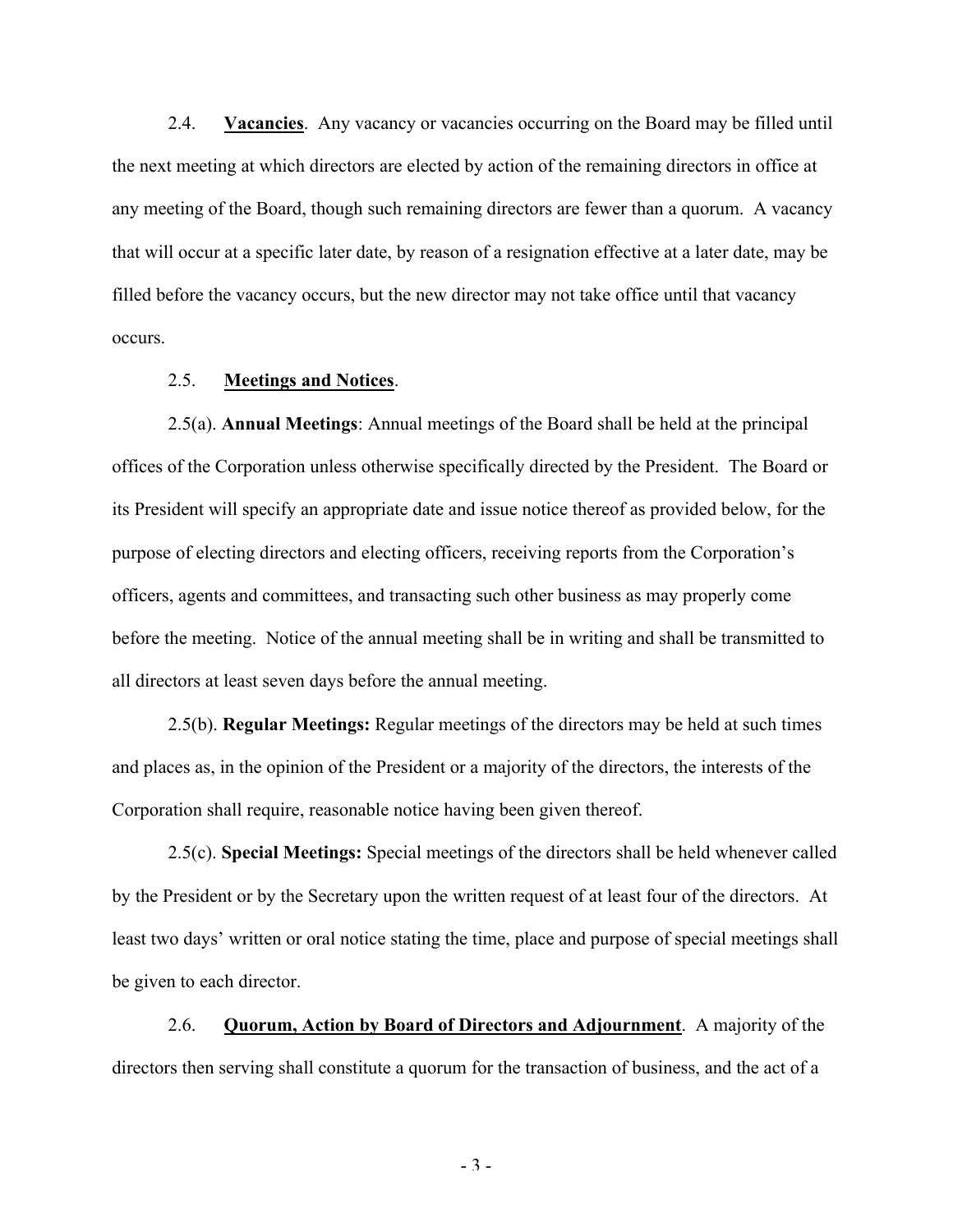numerical majority of the directors present at a meeting at which a quorum is present shall be the act of the Board, unless the presence of or act of a greater number is specifically required by these bylaws, the Corporation's certificate of incorporation, or the General Statutes of Connecticut, as amended. If a quorum shall not be present at any meeting of directors, a majority of the directors present at such meeting may adjourn the meeting from time to time, without notice other than announcement at the meeting, until a quorum shall be present.

2.7. **Action Without a Meeting**. Any action which may be taken at a meeting of the Board or of a committee of the Board may be taken without a meeting if a consent in manual or electronic writing, setting forth the action so taken, or to be taken, shall be signed by all of the directors or all of the committee members entitled to vote with respect to the subject matter of such meeting. Such consent shall be filed with the minutes of the directors' or committee's meetings.

2.8. **Meeting by Conference Telephone**. A director or a member of a committee of the Board may participate in a meeting of the Board or of such committee by means of conference telephone or similar communications equipment enabling all directors or all committee members participating in the meeting to hear one another, and participation in such a meeting shall constitute presence in person at such meeting.

2.9. **Resignations**. The resignation of any director shall be in writing and shall be effective immediately upon receipt by the Corporation if no time is specified, or at such later time as the resigning director may specify and the Corporation shall accept. Failure of a director to attend three consecutive Board meetings or four Board meetings in any calendar year may in the President's discretion be deemed a resignation.

- 4 -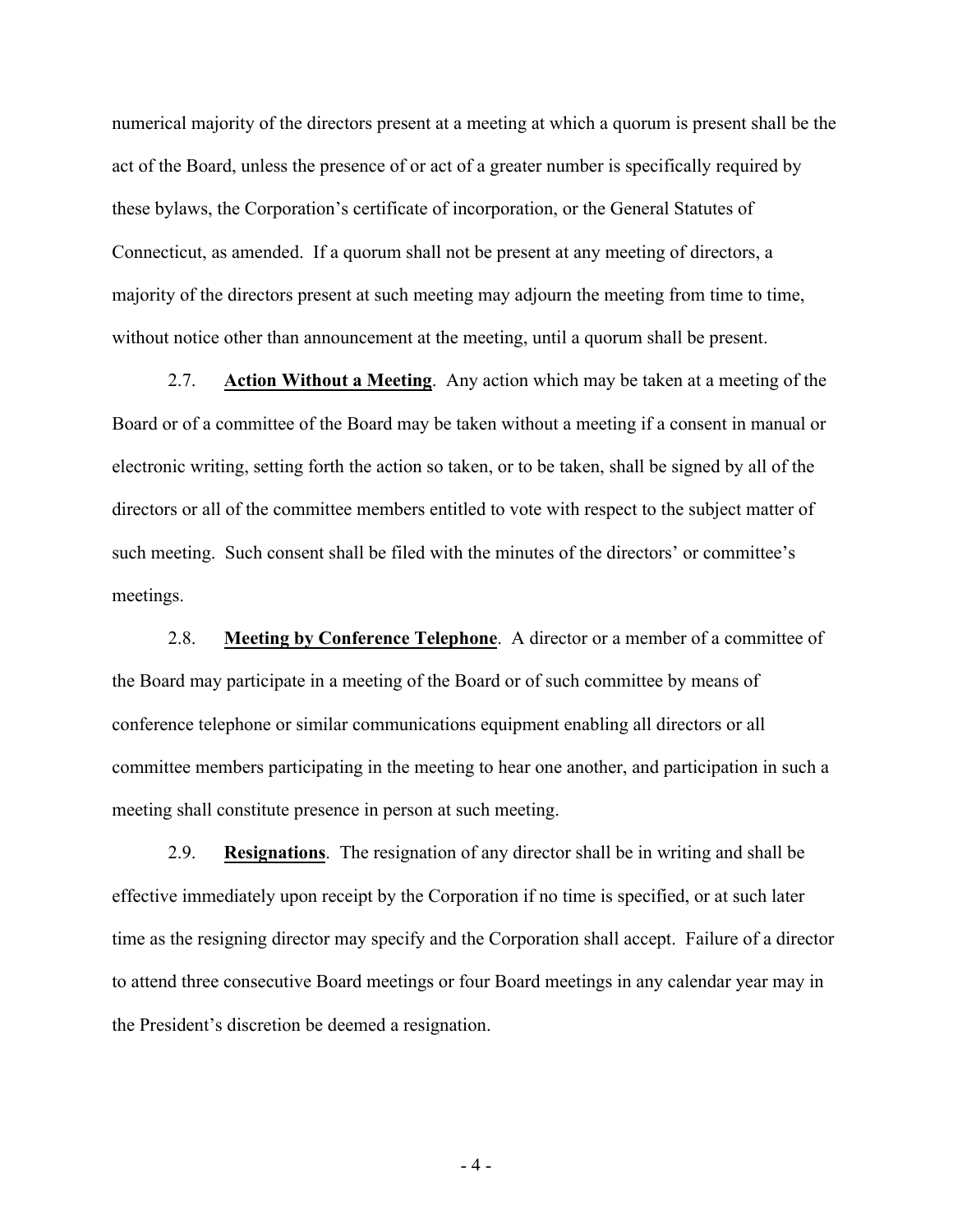2.10. **Removal of Directors**. Any director may be removed at any time without cause by the affirmative vote of a two-thirds of all directors present at a duly held meeting at which a quorum is present, provided notice of said proposed action shall have been transmitted to all directors at least seven days before said meeting.

2.11. **Compensation**. No director shall receive compensation for services rendered to the Corporation in such capacity, but directors shall be entitled to reimbursement for reasonable and necessary expenses actually incurred in connection with the performance of their duties in the manner and to the extent that the Board shall determine, and may receive reasonable compensation for services performed in other capacities for or on behalf of the Corporation.

### **ARTICLE III. COMMITTEES OF THE BOARD**

3.1. **General**. Annually, the Board, by the affirmative vote of a majority of all directors then serving, shall appoint an Executive Committee in accordance with these bylaws. The Board may appoint such other committees as the Board from time to time may consider necessary or advisable. The Board shall appoint the chair of each committee. The membership and duties of each committee shall be set forth and determined by the Board.

Except as specifically authorized by a majority of the entire Board, all committees except the Executive Committee shall be advisory in nature and shall not have authority to act on behalf of the Corporation. No committee (including the Executive Committee) may: (1) fill vacancies on the Board or on any committee with the power to act on behalf of the Corporation; (2) adopt, amend or repeal these bylaws; (3) approve a plan of merger; (4) approve a sale, lease, exchange or other disposition of all or substantially all, of the property of the Corporation except as provided in Section 33-1101(e)(5) of the Act; or (5) approve a proposal to dissolve. Non-board members may be appointed to any committee that does not have authority to act on behalf of the

- 5 -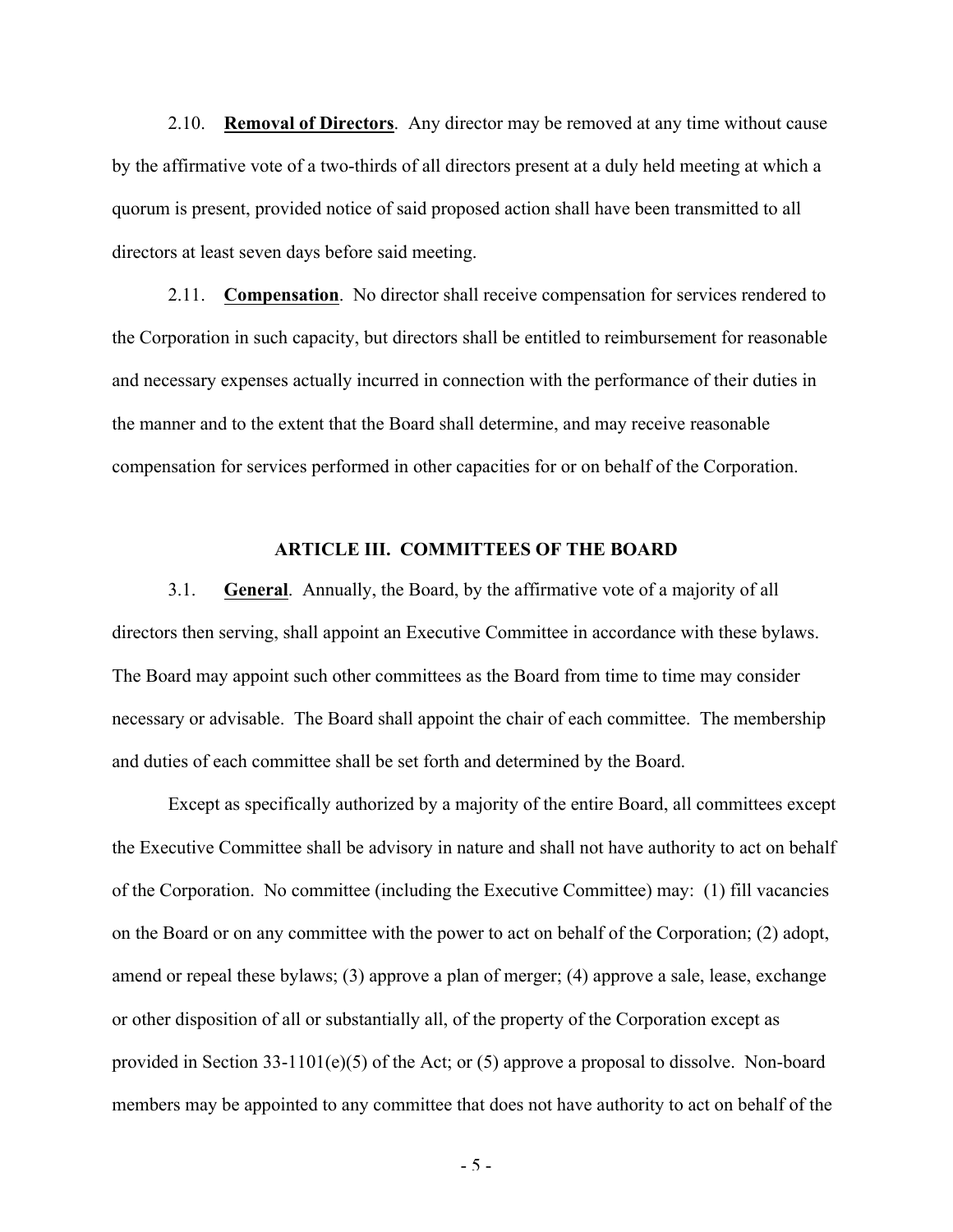Corporation. Each committee shall meet with sufficient frequency to accomplish its assigned functions, reasonable notice thereof having been provided. Each committee shall report its actions, if any, to the Board at each Board meeting.

3.2. **Quorum and Action**. At all committee meetings, a quorum for the transaction of business shall consist of a majority of members of the committee, and the vote of a majority of those members present when a quorum is present shall constitute the act of the committee. Exofficio members of any committee and non-board members shall each be counted in determining a quorum and shall each have the right to vote.

3.3. **Executive Committee**. The Executive Committee shall consist of the President, Vice President (or Vice Presidents, if there is more than one Vice President), Secretary and Treasurer, and such additional members of the Board as the Board shall determine.

Subject to these bylaws and any prior limitations imposed by the Board, the Executive Committee shall have the power to transact all regular business of the Corporation during the interim between the meetings of the Board, and its actions shall have the same force and effect of action of the Board.

#### **ARTICLE IV. EXECUTIVE DIRECTOR**

4.1. **Executive Director**. The Board, by a vote of two-thirds of the directors present at a meeting at which a quorum is present, may appoint an Executive Director. The Executive Director may be removed at any time with or without cause by the affirmative vote of two-thirds of all directors present at a meeting at which a quorum is present, but without prejudice to the Executive Director's contract rights, if any, provided notice of such action shall have been transmitted to all directors at least seven days before said meeting. The Executive Director shall be the chief executive officer of the Corporation, subject to the control and direction of the Board

- 6 -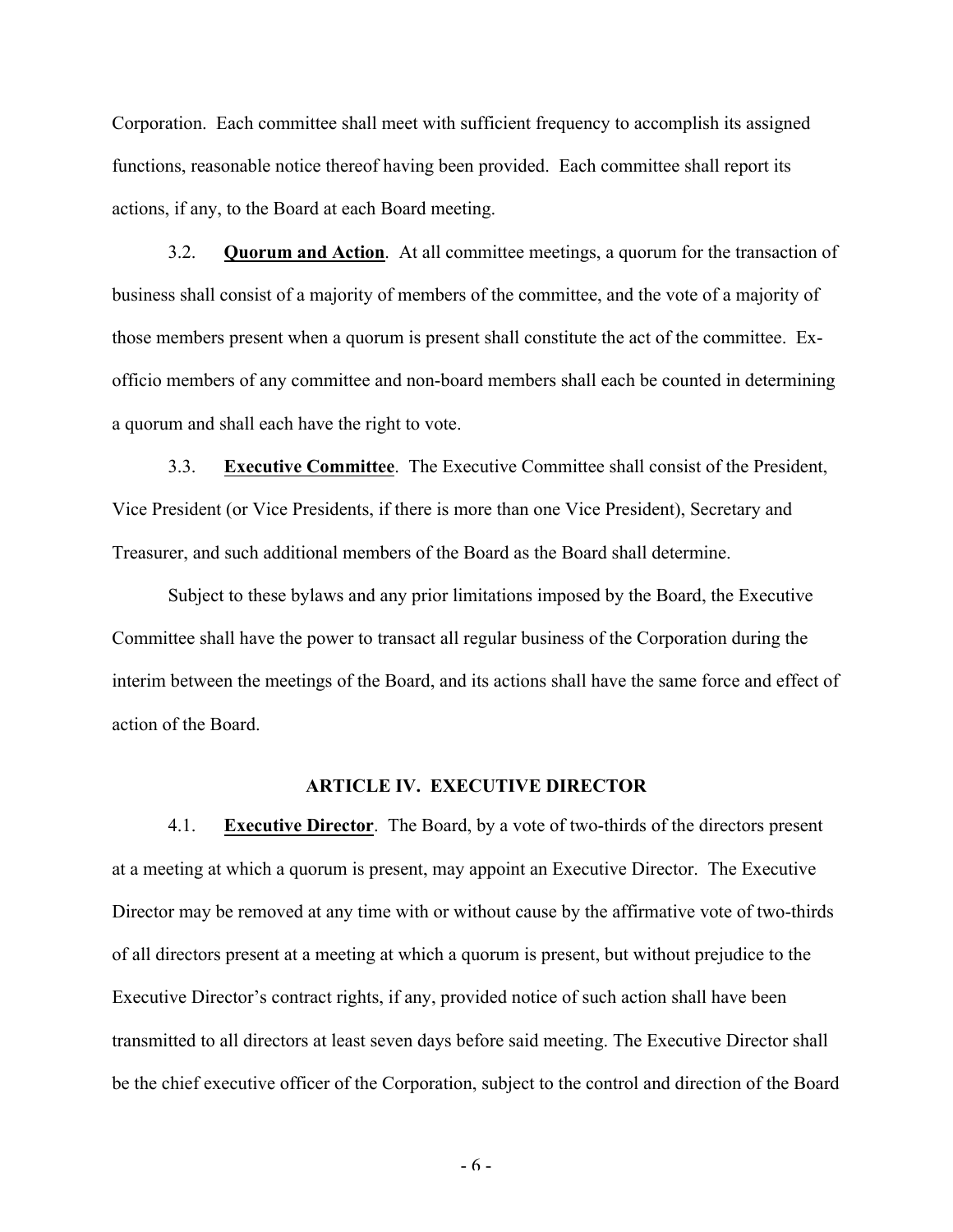and the Executive Committee. The Executive Director may attend meetings of the Board and its committees at the direction of the Board, and shall submit regular reports to the President or, if none, to the Board on the operations of the Corporation. The Executive Director shall not be entitled to vote at Board meetings. The compensation and terms of employment of the Executive Director shall be reviewed and determined at least annually by the Board.

### **ARTICLE V. OFFICERS**

5.1. **Officers, Appointment, Term and Vacancies**. The officers of the Corporation shall consist of a President, one or more Vice Presidents, a Secretary and a Treasurer. The following officers shall be members of the Board: President, any Vice President, Treasurer and Secretary. Other officers, including without limitation an Assistant Treasurer, may be elected by the Board and need not be members of the Board. The directors shall elect all of the foregoing officers and may elect such other officers as they shall deem appropriate.

Officers shall be elected at the annual meeting of the Board for a term extending until the next succeeding annual meeting of the Board and until his or her successor has been elected and qualified. Any vacancy or vacancies occurring in any office of the Corporation may be filled until the next meeting at which officers are elected by the concurring vote of a majority of the remaining directors, though such remaining directors are less than a quorum, though the number of directors at the meeting is less than a quorum, and though such majority is less than a quorum.

5.2. **President**. The President shall preside at each meeting of the directors and shall have such powers and duties as usually pertain to the office of President. The President shall also perform such other duties as may be assigned to him or her by the Board.

5.3. **Vice President**. It shall be the duty of a Vice President, in the absence of the President, to perform the President's duties. If the Board elects more than one Vice President,

- 7 -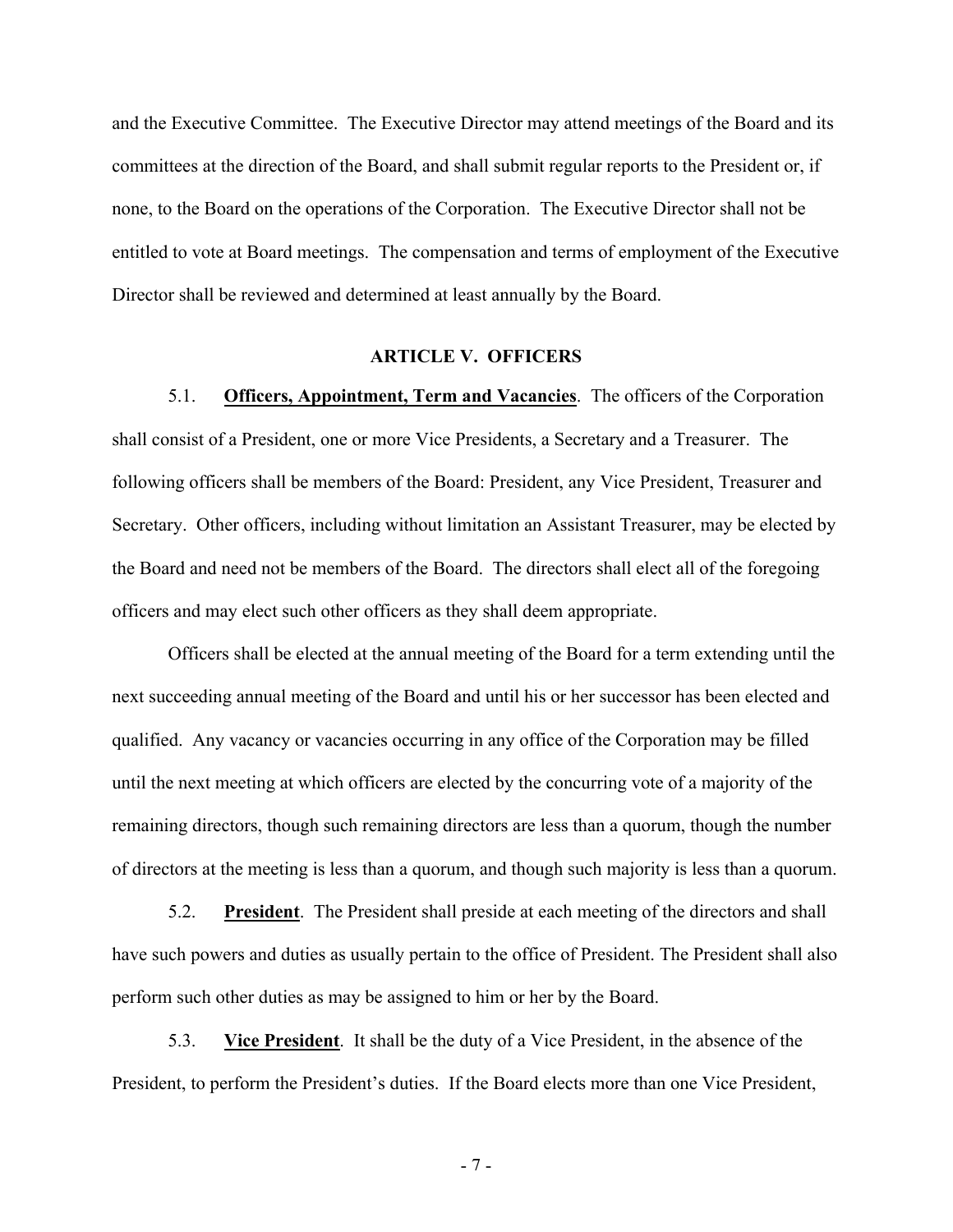the Board shall designate the order within which each Vice President shall succeed to the duties of the President in such absence. If no order has been designated, the order of succession shall be the order within which each Vice President was elected. Each Vice President shall also perform such other duties as may be assigned to him or her by the Board or the President.

5.4. **Secretary**. The Secretary shall give due notice of all meetings of the Corporation and of the Board, shall keep the minutes of the proceedings of the meetings of the Corporation and of the Board. In addition, the Secretary shall perform such other duties as may be assigned to him or her by the Board or the President.

5.5. **Treasurer**. The Treasurer shall ensure that timely and accurate financial information is presented to the Board, and that financial records shall be available for inspection by any director of the Corporation. The Treasurer shall ensure that all reports and records required by law regarding the Corporation's financial status are submitted or retained as required. The Treasurer generally shall cause to be performed all acts incident to the office of Treasurer and shall oversee such further duties as may from time to time be assigned to him or her by the Board or the President.

5.6. **Removal of Officers**. Any officer of the Corporation may be removed at any time with or without cause by the affirmative vote of two-thirds of all directors present at a meeting at which a quorum is present, provided notice of such action shall have been transmitted to all directors at least seven days before said meeting.

#### **ARTICLE VI. GENERAL PROVISIONS**

6.1. **Gender**. All references in these bylaws to the masculine, feminine or neuter gender shall be deemed to apply equally to one or more of such gender-specific references as may be appropriate.

- 8 -